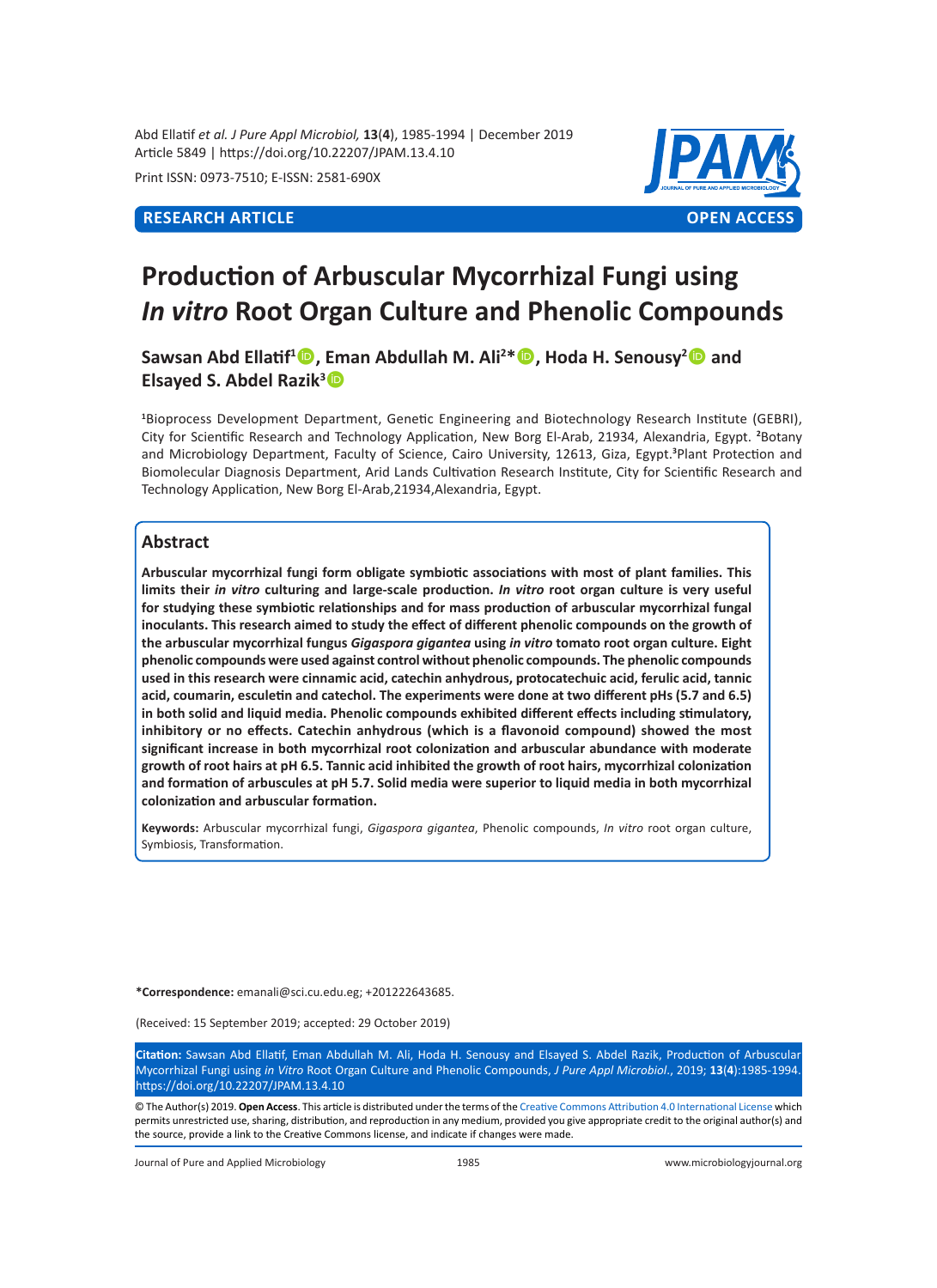#### **INTRODUCTION**

Arbuscular mycorrhizal fungi (AMF) are a very important component occurring in the rhizosphere<sup>1</sup>. They form an obligate symbiotic association with the roots of 90% of the terrestrial plants species<sup>2,3</sup>. This means that each step of their life cycle requires the association with a living plant.

AMF can stimulate plant growth by increasing nutrients uptake (particularly immobile elements like P, Zn and Cu), enhancing growth regulating materials, improving osmotic adjustment under drought and salinity stresses, stimulating photosynthesis and increasing plant resistance against pathogens<sup>4-8</sup>. The extensive extra radical mycelial networks of mycorrhizal fungi aid plants to obtain nutrients and water from soils which plant roots cannot reach<sup>2</sup>. AMF also reduce the applied quantities of fertilizers to soils<sup>9</sup>.

The pot culture is the common method of vesicular-arbuscular mycorrhizal (VAM) fungal inoculum production. There are many problems with pot culture. Regulation of some conditions such as pH and mineral levels is cost and hard. These things can inhibit VAM colonization or sporulation reducing the quality of an inoculum<sup>10</sup>.

The obligatory symbiotic nature of AMF limits the large-scale production of mycorrhizal inoculums to satisfy the farmer needs which force us to make another strategy for more aseptic production of arbuscular mycorrhizal propagules $^{11}$ .

The *in vitro* root organ culture establishment has large potential in understanding the symbiosis of AMF and the production of monoxenic inoculum<sup>12</sup>. Cultivation of VAM fungi in transgenic hairy roots is a powerful tool to study its biology and this method can be used for the mass production of VAM fungal monoxenic inocula<sup>13</sup>.

The use of excised roots as host partner in AMF symbiosis was first introduced by Mosse and Hepper<sup>14</sup>. They established monoxenic culture of *Glomus mosseae* in hairy roots initiated through inoculation with *Agrobacterium rhizogenes*. Hairy roots, which are biochemically and genetically stable, are able to grow in hormone-free media. Transformation of roots by the soil-borne bacterium *Agrobacterium rhizogenes* provided a novel way for mass production of roots in a very short time with using relative poor substrates $^{11}$ . *Agrobacterium rhizogenes* carries a large plasmid containing transfer DNA (T-DNA). When contact with host plant, it inserts copies of T-DNA using its own DNA delivery mechanism<sup>15</sup>. The inserted DNA fragment carries genes for growth hormones and the transformed roots have a rapid, strong and homogenous root growth. Another important feature of the transformed hairy roots is the negative geotropism which facilities contacts with AMF hyphae<sup>16,17</sup>.

Phenolic compounds are a big class of plant secondary metabolites, displaying a variety of structures, from simple structures (such as phenolic acids) through polyphenols (as flavonoids which comprise many groups) to polymeric compounds (depend on these different classes)<sup>18</sup>. Phenolic compounds, particularly flavonoids, enhance spore germination, mycelial growth and ramification of numerous AMF<sup>19,20</sup>, in addition to the stimulation of colonization of roots $21$ .

The formation of the arbuscular mycorrhizal symbiosis is a result of a complex signals exchange between AMF and hosts. Flavonoids are secondary compounds present in root exudates. They have been reported as important signalling compounds for plant microbe interactions in the soil. These interactions such as plant interactions with nitrogen fixing rhizobia and arbuscular mycorrhizal fungi<sup>22</sup>. An obvious effect of some flavonoids on the pre symbiotic AMF development has been stated<sup>23-25</sup>. The flavonol morin and the flavones luteolin and chrysin display a stimulatory effect on the pre symbiotic hyphal growth of numerous *Gigaspora* and *Glomus* species, while the flavonols isorhamnetin, rutin, and kaempferol enhance hyphal growth of *Gigaspora* but not *Glomus* species<sup>26</sup>.

The main purpose of this study was to provide a simple, inexpensive, contamination-free, continuous and effective method for the *in vitro* mass production of *G. gigantea* propagules (spores and hyphae). This was by using *in vitro* tomato root organ culture with exogenous application of phenolic compounds.

# **MATERIALS AND METHODS Establishment of pot culture**

*Gigaspora gigantea* (T.H. Nicolson & Gerd.) Gerd. & Trappe was isolated from soil,

Journal of Pure and Applied Microbiology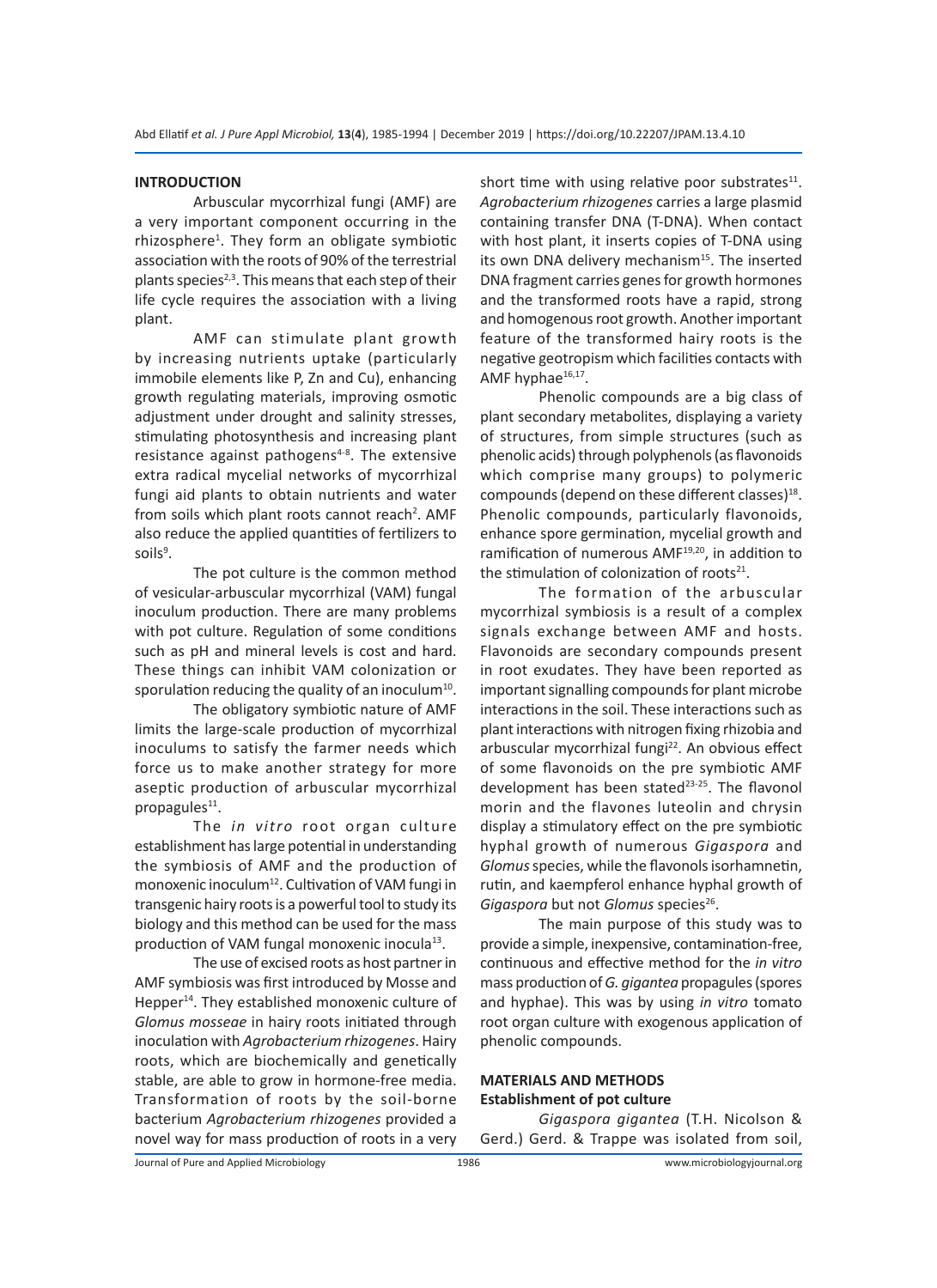identified morphologically and propagated in greenhouse pot culture with tomato as host. Tomato plant (*Solanum lycopersicum* L.) were cultivated in plastic pots containing 1L of a sterelized mixture of sand and clay soils (1:1 v/v), with pH 4.8–5.2, modified with 5.5 g/Kg of rock phosphate and fertilized occasionally with  $1/10$  strength nutrient solution without  $P^{27}$ . After growth for 4 month, the contents of the pot were desiccated and roots were detached. The pot culture was kept at refrigerator till demanded $^{28}$ .  **Isolation of spores from root-soil mixtures**

Spores were isolated from pot culture by wet sieving and decanting method<sup>29</sup>.

# **Spore sterilization**

Isolated spores were surface sterilized by addition of ethanol (98%) for 10 minutes, then rinse with sterile distilled water. After that, calcium hypochlorite (2%) was added for 2 minutes, then rinse with sterile distilled water 3 times. Chloramin T (2%) and tween 20 (2 drops) were then added for 10 minutes followed by rinsing with sterile distilled water. Antibiotic solutions were then added in two steps. Streptomycin sulphate (0.02%) was added firstly then gentamicin sulphate (0.01%) by using syringe filter. Spores were put in fresh sterile petriplate with fresh antibiotics. After surface sterilization, spores were transferred with a micropipette to modified Strullu-Romand (MSR) plates. Medium was solidified with 5 g/L phytagel and was used as a growing medium (pH 5.5). Plates were incubated at 27°C in the dark<sup>30</sup>.

# **Establishment of** *in vitro* **aseptic cultures of tomato plants**

Tomato seeds were surface sterilized by treatment with a solution of 70% (v/v) ethanol for 3 minutes, followed by 20% (v/v) commercial Clorox solution for 10 minutes. The sterilized seeds were rinsed several times with sterile distilled water. By using a Laminar Flow Cabinet sterilized by UV lamp, the sterilized seeds were aseptically transferred and germinated on Murashige and Skooge (MS) basal solid medium $31$  which consists of 4.5 g/L MS salts supplemented with 30 g/L sucrose. Cultured seeds were incubated in a growth chamber at 25°C and 16 hours photoperiod (white fluorescent light). Leaves of 1-1.5 month old of tomato seedlings were used as a source of explants for transformation.

#### **Bacterial inoculum**

A4 and R1000 strains of *Agrobacterium rhizogenes* were used for transformation. To screen and select the required colony, bacteria from glycerol stock culture were grown on Luria-Bertani (LB) solid medium [yeast extract (5g/L), peptone (10g/L), NaCl (10g/L); pH 7.0] contains 50mg/L kanamycin. One colony was incubated in 20 ml LB medium on rotary shaker (130 rpm) for 12-16 h at  $28^{\circ}C^{17}$ . Centrifugation was done at 4°C, 4200 rpm for 15 min to harvest bacterial cells. Pellets were resuspended in 20 ml liquid MS medium and were used to infect tomato explants. **Transformation and establishment of hairy root cultures**

Explants of 1cm2 pieces were cut aseptically from leaves of 1-1.5 month old tomato seedlings and were immersed for 30 minutes in 20 ml bacterial suspension. Explants were dried with sterile filter paper and transferred on MS plates without hormones. Plates were incubated in complete darkness at 25°C. Hairy roots (4-6 cm in length) were removed from explants and transferred onto fresh MS plates $^{11}$ .

# **Effect of phenolic compounds on production of AM fungal propagules**

*G. gigantea* spore suspension was used to inoculate transformed roots of tomato in MSR medium to test their ability to produce new colonies and spores. Eight treatments were used consisting of filter sterilized phenolic compounds at concentration of 10 µM in methanol, added in both liquid and solid media then mixed well, against a control free from phenolic compounds. The phenolic compounds used in these treatments were cinnamic acid, catechin anhydrous, protocatechuic acid, ferulic acid, tannic acid, coumarin, esculetin and catechol. Each experiment was divided into two subsets with two different pHs, 5.7 and 6.5 (that denoted in some literatures the best ones to spore differentiation). Each treatment was contained three replicates. After 3 weeks of incubation at 27°C, the spore numbers were recorded by taking a 0.5 ml of liquid media and counting the spores from each treatment. **Staining of roots by trypan blue**

The staining was done according modified Philips and Hayman method<sup>32</sup>. Roots were collected, carefully washed, and macerated in 10%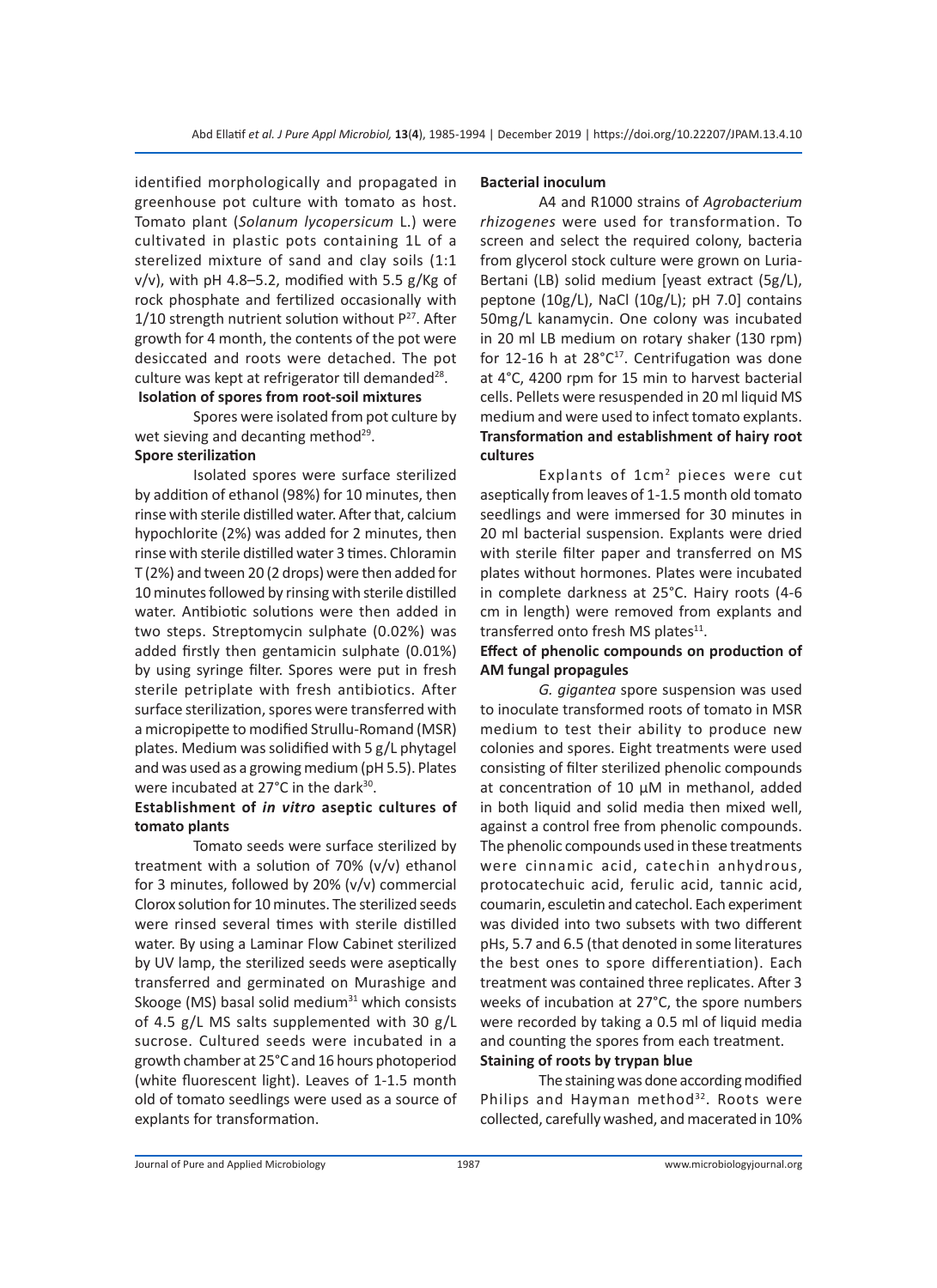KOH. Then they were rinsed in water. The roots were then acidified in 5% lactic acid for 24 hours. Roots were then stained with 0.03% trypan blue in lactic acid: glycerol: H<sub>2</sub>O (1:1:1 v/v/v). Roots were cut into pieces of 1 cm. They were covered with mixture of lactic acid: glycerol  $(1:5 \text{ v/v})^{33}$ .

#### **Estimation of AMF colonization**

The microscopic estimation of mycorrhizal colonization of roots was done according to Trouvelot et al. method<sup>34</sup>. Thirty root segments were chosen randomly from the stained samples, put on two microscopic slides (15 segments/slide), and carefully crushed with the cover glass. These segments were observed under stereomicroscope for the presence or absence of AMF functional structures (mycelium and arbuscules). The degree of mycorrhizal colonization of each root segment and the abundance of arbuscules were estimated.

The results of the mycorrhizal colonization and abundance of arbuscules were used to calculate the following parameters: F% (mycorrhizal frequency), M% (relative mycorrhizal intensity; for the whole sample), m% (absolute mycorrhizal intensity; for the segments in which there were indication of colonization by mycorrhizal fungi), a% (absolute abundance of arbuscules; for the segments in which arbuscules were present) and A% (relative abundance of arbuscules; for the whole sample) using the 'Mycocalc' software (http://www.dijon.inra.fr/mychintec/Mycocal prg/ download.html). The previous parameters were calculated using the following equations:

**Table 1.** Scoring of external appearance of root hairs growth in liquid media

| Treatment           | pH 6.5 | pH 5.7        |
|---------------------|--------|---------------|
| Cinnamic acid       | 4      | 1             |
| Catechin anhydrous  | 3      | 3             |
| Protocatechuic acid | 2      | 4             |
| Ferulic acid        | 3      | 5             |
| Tannic acid         | 3      | U             |
| Coumarin            | 5      | 3             |
| Esculetin           | 2      | $\mathcal{P}$ |
| Catechol            | 3      | 4             |
| Control             | 3      |               |

0: no root hairs, 1: very few root hairs, 2: few root hairs, 3: moderate root hairs, 4: more root hairs, 5: dense root hairs.

$$
F\% = (I_m / I_t)^* 100 \qquad \qquad \dots (1)
$$

$$
M\% = (95n_{5} + 70n_{4} + 30n_{3} + 5n_{2} + n_{1}) / I_{t}
$$

$$
m\% = M\% * |I_m = M\% * 100 / F
$$
...(3)

...(2)

 $a$ % = (100 \* m%A3 + 50 \* m%A2+ 10 \* m%A1)  $/100$  .....(4)  $A\% = a\% * 0.01 M\%$  ...(5)

Where:

l <sup>m</sup>is the total number of root segments in which mycelium were found.

 $I_t$  is the total number of the examined segments.

 $n_{\rm s}$ – $n_{\rm i}$  is the total number of root segments in which the degree of colonization by mycorrhizal structures was 5-1.

m%A3, m%A2, m%A1 are the% of m, rated A3, A2, A1, respectively, with m%A3 = (95\*n<sub>5</sub>A3 + 70\*n<sub>4</sub>A3 +30\*n<sub>3</sub>A3 + 5\*n<sub>2</sub>A3 + n<sub>1</sub>A3) / l <sup>m</sup>\* 100 / m% and the same for A2 and A1.

**Statistical analysis**

The results were displayed as mean ± standard deviations (mean±SD). Data were evaluated by one-way analysis of variance (ANOVAs) using SPSS statistical software. The differences between mean values were evaluated with Duncan's test at  $p \leq 0.05$ .

**Table 2.** Number of spores (spore density per ml culture) in liquid media

| Treatment           | pH 6.5              | pH 5.7                 |
|---------------------|---------------------|------------------------|
| Cinnamic acid       | $150^{\circ}$ ±2.00 | $150^{\circ}$ ±6.23    |
| Catechin anhydrous  | $100^{d}$ ±2.65     | $150^{\circ}$ ±5.00    |
| Protocatechuic acid | $105^{\circ}$ ±5.00 | $21^{\circ}$ ±1.00     |
| Ferulic acid        | $45c + 3.00$        | $100^{\text{d}}$ ±4.59 |
| Tannic acid         | $22^a \pm 2.00$     | $33^{b} \pm 2.65$      |
| Coumarin            | $34^{b}$ ±2.65      | $100^{\text{d}}$ ±5.20 |
| Esculetin           | $32^{b} \pm 2.65$   | $55^{\circ}$ ±3.61     |
| Catechol            | $50^{\circ}$ ± 2.00 | $250^{6}$ ±5.00        |
| Control             | $31^{b}$ ±4.36      | $31^{b}$ ±2.65         |

Values are means of triplicate readings±standard deviation (mean±SD). Across the same column, mean values with different letters are significantly different at 5% level according to Duncan's multiple range test.

Journal of Pure and Applied Microbiology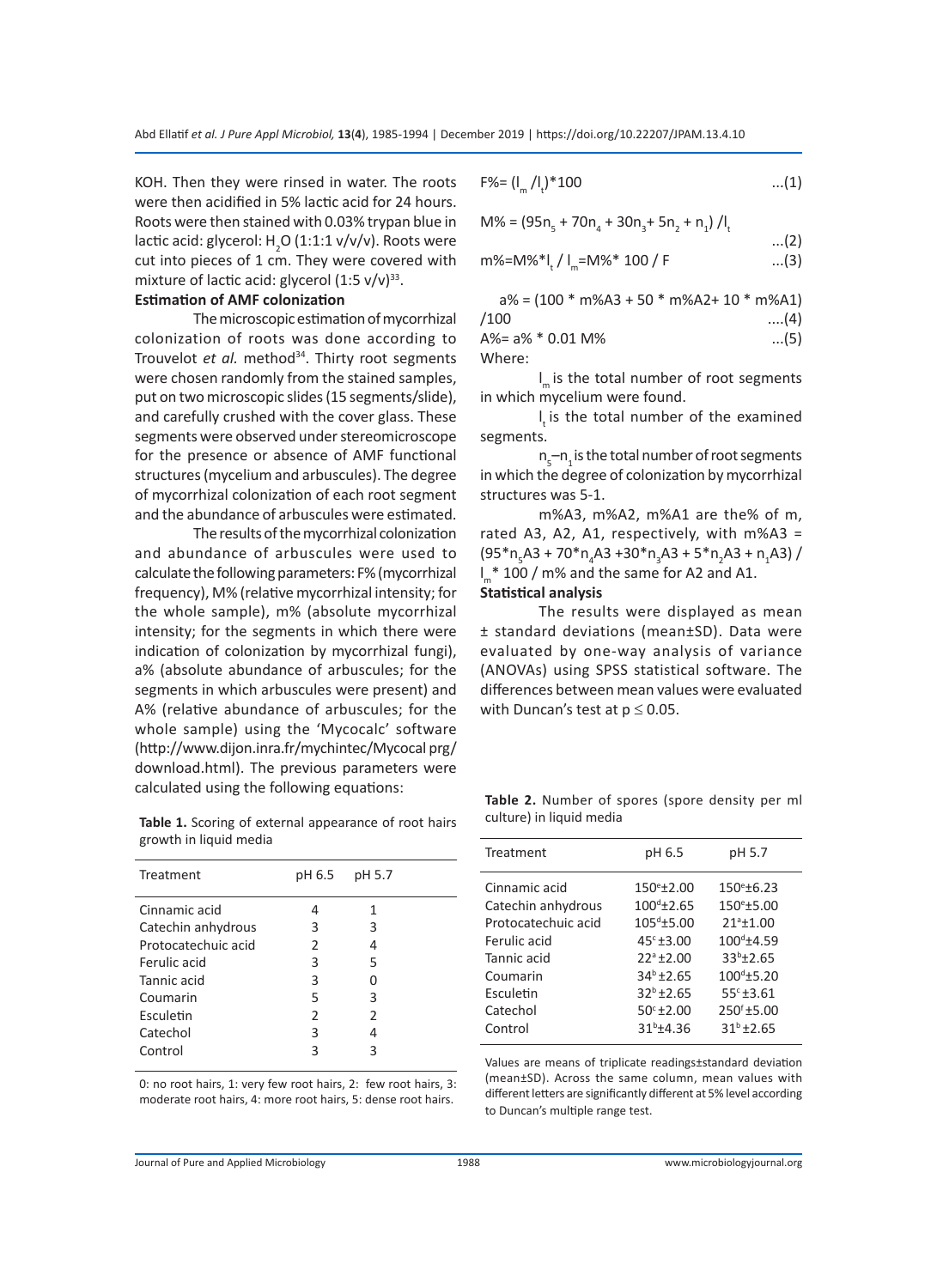# **RESULTS**

# **Effect of phenolic compounds on production of**  *G. gigantea* **propagules and root hairs growth in liquid media**

These experiments were done to test the effect of different phenolic compounds on the production of *G. gigantea* propagules and root hairs growth in liquid media under two different pHs, 5.7 and 6.7.

The data presented in Table (1) indicated that all phenolic compounds used at pH 6.5 activated root hairs growth. Coumarin was the most effective phenolic compound followed by cinnamic acid. At pH 5.7, ferulic acid activated root hairs growth with the highest rate followed by protocatechuic acid and catechol. No root hairs are formed by using tannic acid. Moderate appearance of root hairs in control treatments



**Table 3.** Scoring of mycorrhizal colonization (0-5) in liquid media

| Treatment           | pH 6.5        | pH 5.7 |  |
|---------------------|---------------|--------|--|
| Cinnamic acid       | 5             | 1      |  |
| Catechin anhydrous  | 5             | 1      |  |
| Protocatechuic acid | 4             | 1      |  |
| Ferulic acid        | 5             | 1      |  |
| Tannic acid         | 2             |        |  |
| Coumarin            | 4             | 1      |  |
| Esculetin           | $\mathcal{P}$ | 1      |  |
| Catechol            | 1             | 1      |  |
| Control             | 1             |        |  |
|                     |               |        |  |

0: 0%, 1: <1%, 2: <10%, 3: <50%, 4: >50%, 5: >90%.

As shown in Table (2), the using of different phenolic compounds at pH 5.7 resulted in higher spore density than using them at pH 6.5 except when using protocatechuic acid. Catechol was the most significant phenolic compound in increasing spores number at pH 5.7, while cinnamic acid was the most significant one at pH 6.5.

The data in Table (3) displayed the effect of different phenolic compounds on mycorrhizal colonization of tomato roots using microscopic examination of roots according to Trouvelot *et*  al. method<sup>34</sup>. It was obvious that the effects of phenolic compounds on mycorrhizal colonization were pH-dependent, where pH 6.5 was more significant than pH 5.7. At pH 5.7, few hyphae were observed at all treatments except by using tannic acid where, no colonization was observed. At pH



**Fig. 1.** Treatment with catechin anhydrous at pH6.5 **Fig. 2.** Treatment with protocatechuic acid at pH 6.5

**Table 4.** Scoring of arbuscular abundance in liquid media

| Traetment           | pH 6.5         | pH 5.7         |  |
|---------------------|----------------|----------------|--|
| Cinnamic acid       | A1             | A1             |  |
| Catechin anhydrous  | A3             | A2             |  |
| Protocatechuic acid | A <sub>2</sub> | A3             |  |
| Ferulic acid        | A <sub>2</sub> | A <sub>2</sub> |  |
| Tannic acid         | A0             | A0             |  |
| Coumarin            | A <sub>2</sub> | A2             |  |
| Esculetin           | A0             | A3             |  |
| Catechol            | A <sub>2</sub> | A2             |  |
| Control             | A1             | A2             |  |
|                     |                |                |  |

A0: None, A1: few (less than 50%), A2: moderate (50-75%), A3: Abundant (75-100%)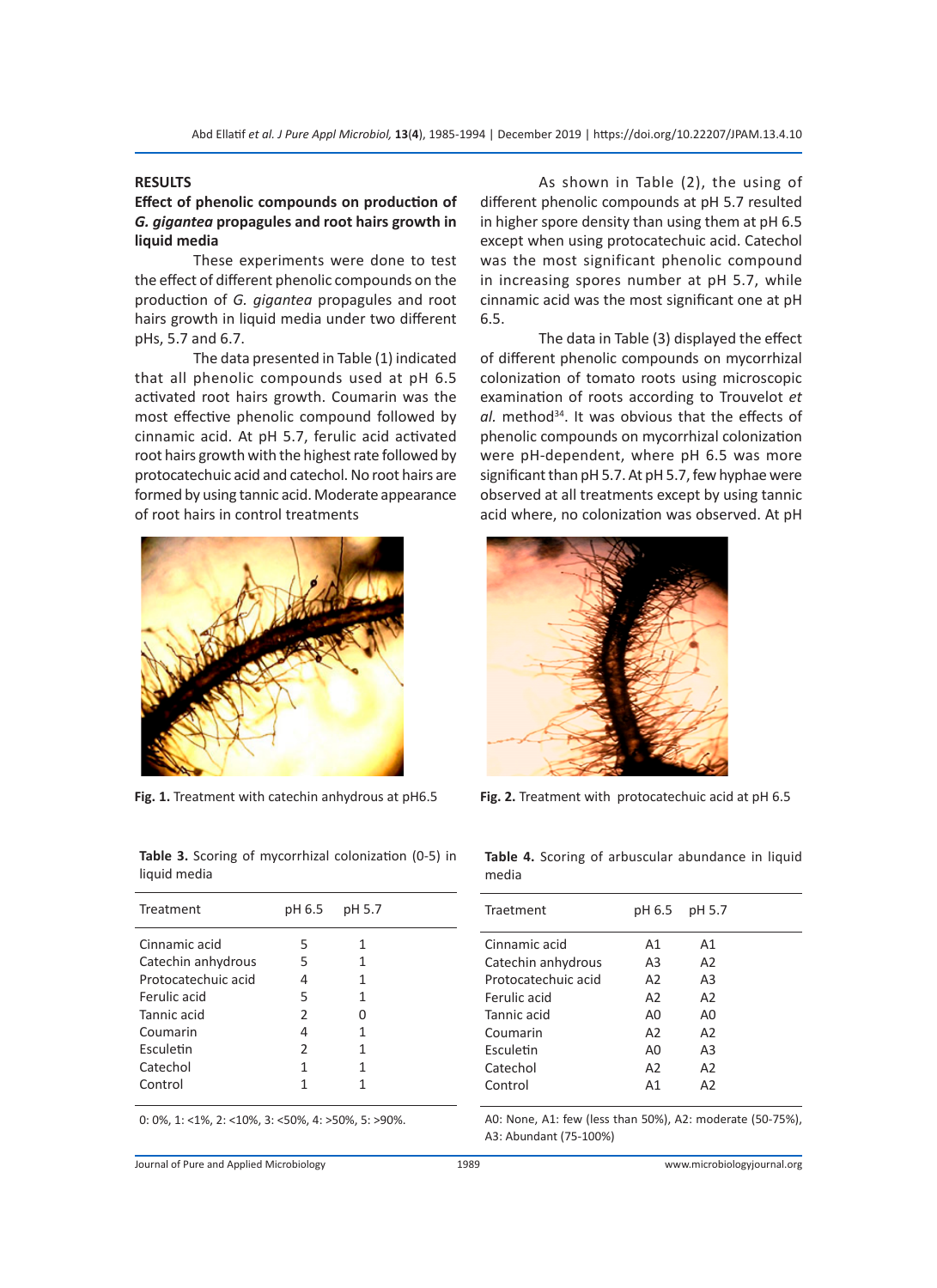6.5, cinnamic acid, catechin anhydrous and ferulic acid caused significant activation of hyphal growth followed by protocatechuic acid and coumarin.

As demonstrated in Table (4), abundant arbuscules were achieved by using protocatechuic acid, esculetin (at pH 5.7) and catechin anhydrous (at pH 6.5). Moderate arbuscular abundance was attained by most of phenolic compounds treatments. Few arbuscular abundance was observed by using cinnamic acid. Inhibition of arbuscular formation was observed by using tannic acid (at both pHs) and esculetin (at pH 6.5).

From the previous data, it was noticeable that the effects of phenolic compounds differed with different pHs. At pH 6.5, catechin anhydrous (a flavonoid compound) showed the most significant increase in both mycorrhizal root colonization and abundance of arbuscules with moderate root hairs growth. Tannic acid inhibited root hairs growth, mycorrhizal colonization and arbuscules formation at pH 5.7.

At pH 6.5, the mean values of mycorrhizal frequency (F%) were ranged from 13.33% to 93.33% which significantly differed by the type of phenolic compounds (Table 5). The highest significant value was detected using catechin anhydrous. At pH 5.7, the mycorrhizal frequency values were ranged significantly from 0.00% to 73.33%. The highest significant values noticed by using catechin anhydrous, protocatechuic acid and esculetin. In the case of relative mycorrhizal intensity (M%), the mean values were ranged with significant differences from 0.67% to 63.67% by using different phenolic compounds at the two tested pHs. The highest significant values were observed by using catechin anhydrous at pH 6.5 and esculetin at pH 5.7.

The absolute mycorrhizal intensity values (m%) at pH 6.5 were significantly lower than control for both cinnamic acid and esculetin. While, the other tested phenolic compounds showed no significant differences than control. At pH 5.7, the highest significant value was 91.88% with ferulic acid. The absolute abundance of arbuscules values (a%) were significantly different by using different phenolic compounds, where catechin anhydrous (at pH 6.5) and coumarin (at pHs 6.5 and 5.7) showed the highest significant values.

The mean values of relative abundance of arbuscules (A%) were ranged from 0.00% to 43.83% at pH 6.5, while were ranged from 0.00% to 60.33% at pH 5.7 which differed significantly by using different phenolic compounds. Catechin anhydrous and esculetin displayed the highest significant values at pHs 6.5 and 5.7, respectively.

At a brief description of the results shown in Table (5), it was observed that all mycorrhizal

| Parameter              |                    | F%                 | $M\%$                |                      | $m\%$              |                       | a%                 |                       | $A\%$              |                    |
|------------------------|--------------------|--------------------|----------------------|----------------------|--------------------|-----------------------|--------------------|-----------------------|--------------------|--------------------|
| Treatment              | pH6.5              | pH5.7              | pH6.5                | pH5.7                | pH6.5              | pH5.7                 | pH6.5              | pH5.7                 | pH6.5              | pH5.7              |
| Cinnamic acid          | 20.00 <sup>b</sup> | $33.33^{b}$        | $6.33^{b}$           | 16.47 <sup>b</sup>   | $31.65^{b}$        | 36.40 <sup>b</sup>    | 47.70 <sup>b</sup> | $58.50^{b}$           | 12.00 <sup>c</sup> | $11.40^{b}$        |
| Catechin<br>anhydrous  | 93.33 <sup>h</sup> | 73.33 <sup>e</sup> | 51.00 <sup>f</sup>   | 53.07 <sup>ef</sup>  | 54.64c             | $72.36$ <sup>ef</sup> | 99.06 <sup>f</sup> | $91.72^e$             | 43.83 <sup>f</sup> | 48.67 <sup>d</sup> |
| Protocatechuic<br>acid | 73.33 <sup>g</sup> | $73.33^{\circ}$    | $40.67$ <sup>e</sup> | $57.67$ <sup>f</sup> | 55.45c             | 78.64 <sup>fg</sup>   | $85.95^{\circ}$    | $93.93$ <sup>ef</sup> | $32.47^{\circ}$    | $54.17^e$          |
| Ferulic acid           | 13.33 <sup>a</sup> | $53.33^{\circ}$    | $6.40^{b}$           | $49.00^{\circ}$      | $48.00^\circ$      | 91.88 <sup>h</sup>    | $85.95^{\circ}$    | $97.24$ <sup>gh</sup> | $6.34^{b}$         | 46.67 <sup>d</sup> |
| Tannic acid            | $33.33^{d}$        | 0.00 <sup>a</sup>  | 17.47c               | 0.00 <sup>a</sup>    | $52.40^\circ$      | 0.00 <sup>a</sup>     | 0.00 <sup>a</sup>  | 0.00 <sup>a</sup>     | 0.00 <sup>a</sup>  | 0.00 <sup>a</sup>  |
| Coumarin               | $46.67^e$          | 53.33c             | 25.53 <sup>d</sup>   | $32.40^{\circ}$      | $54.71^{\circ}$    | $60.75^{d}$           | 99.30 <sup>f</sup> | 98.79 <sup>h</sup>    | $25.35^{d}$        | 32.01c             |
| Esculetin              | 13.33 <sup>a</sup> | $73.33^e$          | 0.67 <sup>a</sup>    | $63.67$ <sup>g</sup> | 5.00 <sup>a</sup>  | $86.82$ <sup>gh</sup> | 0.00 <sup>a</sup>  | $94.76^{fg}$          | 0.00 <sup>a</sup>  | $60.33^{f}$        |
| Catechol               | $53.33^f$          | 60.00 <sup>d</sup> | 26.67 <sup>d</sup>   | $38.73^{d}$          | 50.00 <sup>c</sup> | $64.56^{de}$          | 61.38c             | 82.63 <sup>d</sup>    | 16.38c             | $32.01^{\circ}$    |
| Control                | 26.67c             | $33.33^{b}$        | 12.80 <sup>c</sup>   | 31.60 <sup>c</sup>   | 48.00 <sup>c</sup> | 45.00°                | 69.60 <sup>d</sup> | 77.06c                | 12.68c             | $13.33^{b}$        |

**Table 5.** Parameters of mycorrhizal colonization and abundance of arbuscules in tomato roots grown in liquid media

Values are means of triplicate readings. Across the same column, mean values with different letters are significantly different at 5% level according to Duncan's multiple range tests.

F% (mycorrhizal frequency), M% (relative mycorrhizal intensity), m% (absolute mycorrhizal intensity), a% (absolute abundance of arbuscules) and A% (relative abundance of arbuscules).

Journal of Pure and Applied Microbiology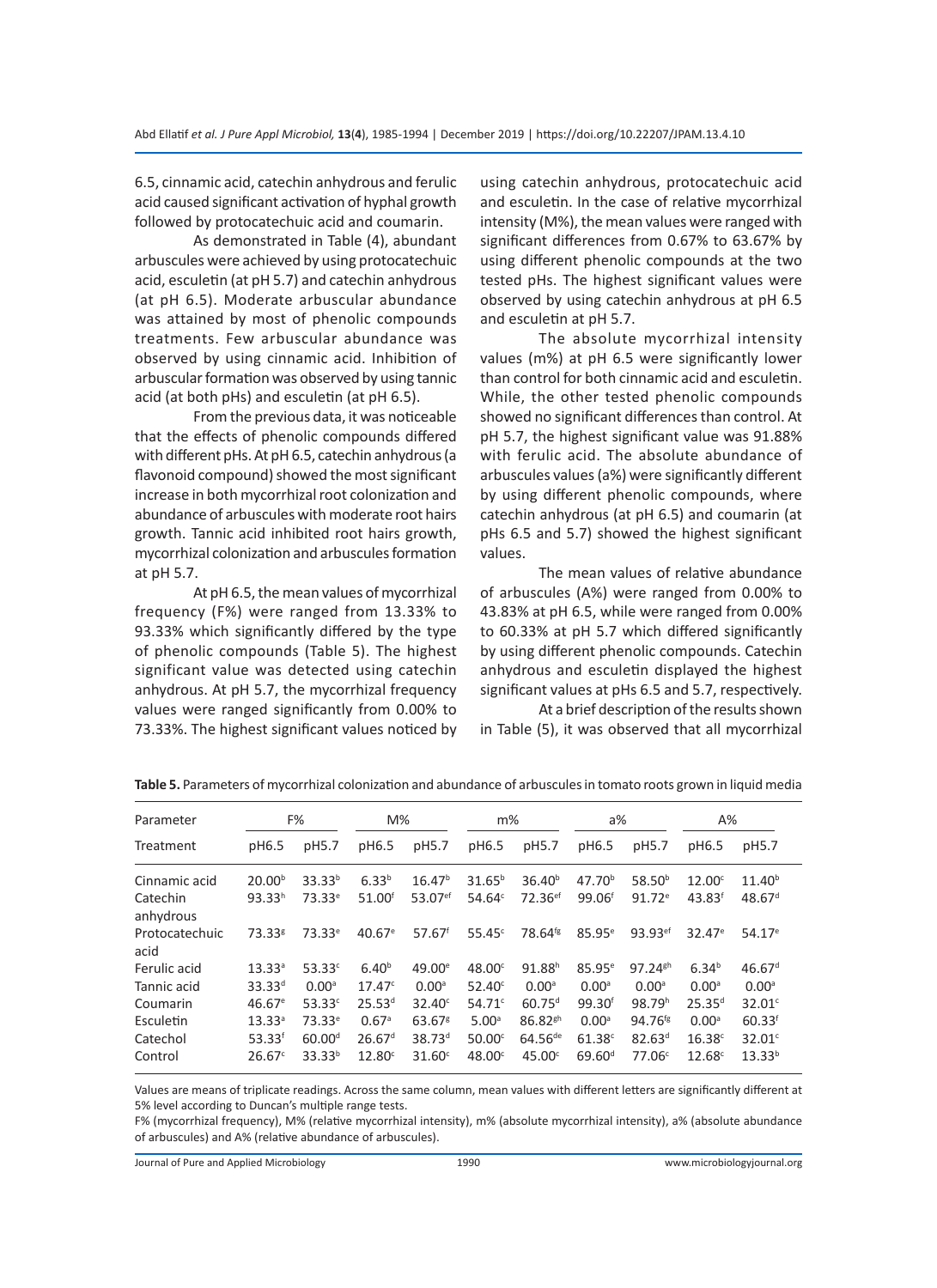| Treatment      | F%                   | $M\%$              | $m\%$                | $a\%$               | $A\%$              |
|----------------|----------------------|--------------------|----------------------|---------------------|--------------------|
| Cinnamic acid  | 73.33 <sup>b</sup>   | $57.10^c$          | 81.57 <sup>c</sup>   | 99.84bc             | 57.01 <sup>d</sup> |
| Catechin       | $53.33^a$            | $48.10^{b}$        | $72.36^{ab}$         | 98.29a              | 47.07 <sup>c</sup> |
| anhydrous      |                      |                    |                      |                     |                    |
| Protocatechuic | $100.00^{\circ}$     | $66.80^{d}$        | $66.80$ <sup>a</sup> | $99.66^{bc}$        | $66.57^{\circ}$    |
| acid           |                      |                    |                      |                     |                    |
| Ferulic acid   | 80.00 <sup>b</sup>   | 57.60 <sup>c</sup> | 72.00 <sup>ab</sup>  | 99.41 <sup>bc</sup> | 57.26 <sup>d</sup> |
| Tannic acid    | 73.33 <sup>b</sup>   | $48.10^{b}$        | 68.71 <sup>a</sup>   | 98.29a              | 47.76c             |
| Coumarin       | $53.33^a$            | 38.50 <sup>a</sup> | 77.00 <sup>bc</sup>  | $99.35^{b}$         | $38.25^{\circ}$    |
| Esculetin      | 80.00 <sup>b</sup>   | 76.60 <sup>e</sup> | 95.00 <sup>d</sup>   | $100.00^\circ$      | 76.00 <sup>f</sup> |
| Catechol       | $100.00^{\circ}$     | 76.60 <sup>e</sup> | $76.60^{bc}$         | $99.56^{bc}$        | 76.26 <sup>f</sup> |
| Control        | $53.33$ <sup>a</sup> | 38.50 <sup>a</sup> | $71.50^{ab}$         | 98.29a              | 39.01 <sup>b</sup> |
|                |                      |                    |                      |                     |                    |

**Table 6.** Parameters of mycorrhizal colonization and abundance of arbuscules in tomato roots grown on solid media at pH 6.5

Values are means of triplicate readings. Across the same column, mean values with different letters are significantly different at 5% level according to Duncan's multiple range test.

F% (mycorrhizal frequency), M% (relative mycorrhizal intensity), m% (absolute mycorrhizal intensity), a% (absolute abundance of arbuscules) and A% (relative abundance of arbuscules).

parameters (F%, M%, m%, a% and A%) obtained by using catechin anhydrous at pH 6.5 (Fig. 1) were the most significant values followed by protocatechuic acid (Fig. 2), while all these parameters showed the least significant values by using tannic acid at pH 5.7. This confirmed our previous results.

# **Effect of phenolic compounds on production of**  *G. gigantea* **propagules on solid media**

We observed that plates with treatments at pH 5.7 have small and weak roots, so we couldn't take them for examination. But they were more obvious with treatments at pH 6.5.

As exhibited in Table (6), the mycorrhizal frequency values (F%) varied significantly from 53.33% to 100.00% with different phenolic compounds. Protocatechuic acid and catechol achieved the highest significant values.

Similarly, the values of the other calculated parameters were significantly different by using different phenolic compounds. Esculetin and catechol attained the highest significant M% and A% values, while esculetin reached the most significant m% and a% values.

From Tables (5 and 6), it was observed, in general, that the values of the parameters of mycorrhizal colonization and the abundance of arbuscules in tomato roots grown on solid media were higher than grown in liquid media.

#### **DISCUSSION**

The moderate appearance of root hairs in control treatments might be because the mycorrhization of tomato plants had a synergetic effect on the root development. In relation to our results, several strains of *Glomus* stimulated the longitudinal growth in roots<sup>35</sup>. AMF modify the morphology, growth and roots number in maize, leading to more efficient root system in the uptake of minerals and water from the soil<sup>36</sup>.

Arbuscules are brushy branched ends of AMF hyphae which grow in the mycorrhized plant root cells and mediate the metabolic exchange between the host plant and the symbiotic fungus $37,38$ .

As observed in results section, catechin anhydrous, which is a flavonoid compound, caused the most significant increase in both mycorrhizal root colonization and abundance of arbuscules. Strengthen this observation; Soares *et al.*<sup>39</sup> reported that several flavonoids enhance germination of spores, mycelia growth and colonization of roots by AMF. Quercetin increased spore germination, hyphal elongation, and hyphal branching in *Glomus etunicatum*. 4',7-dihydroxyflavone and 4',7-dihydroxyflavanone improved *Glomus etunicatum* spore germination<sup>40</sup>. It was suggested that flavonoids affect the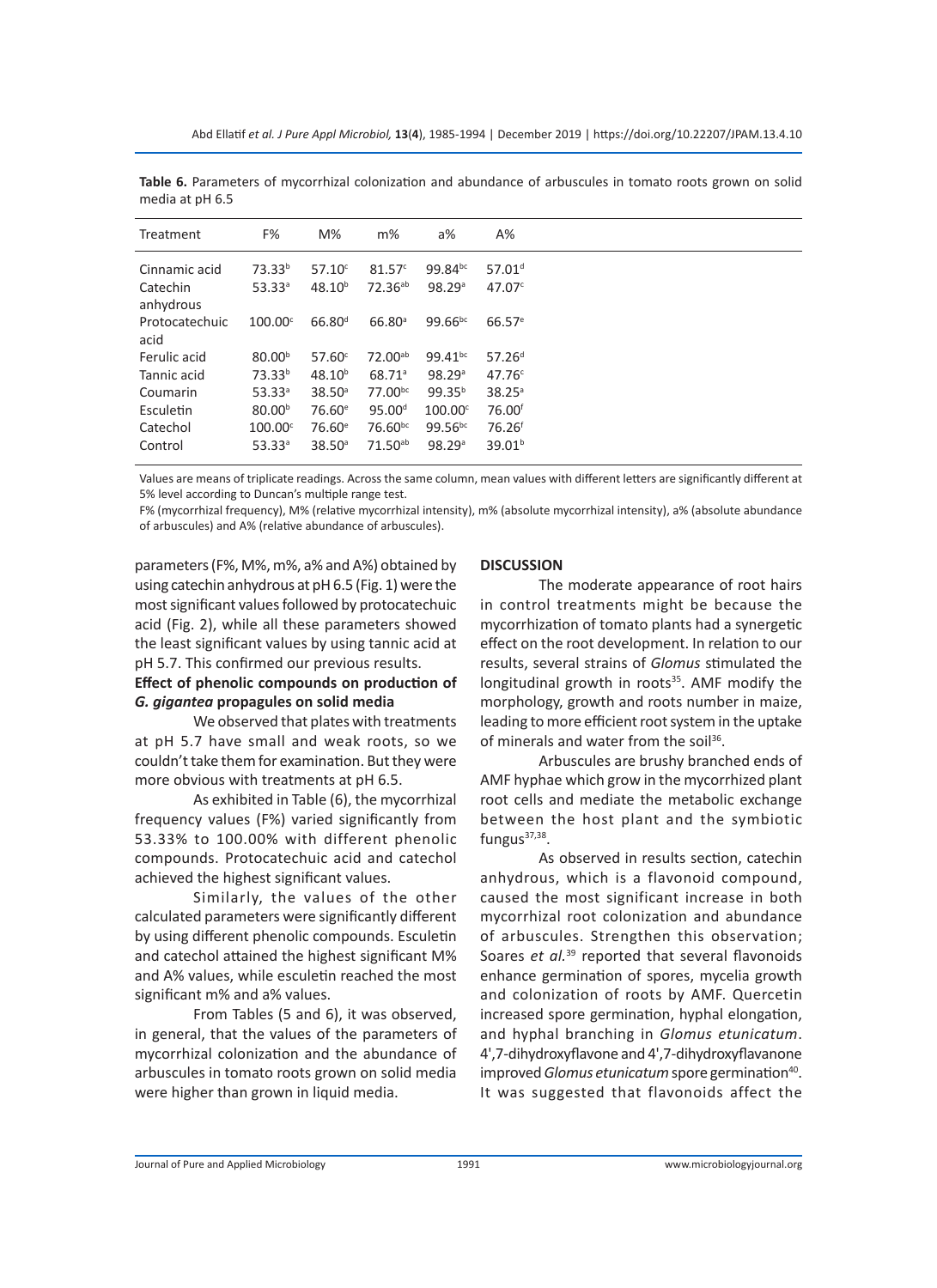arbuscular mycorrhizal root colonization mostly through effects on entry points formation. A nearby relationship between entry points numbers and colonization degree was described. An improved number of entry points resulted in a greater degree of root colonization was detected after application of flavonoids (crysin, luteolin, morin, and rutin) to tomato plants inoculated with *Glomus* or *Gigaspora* species<sup>41,42</sup>.

At pH 5.7, Tannic acid inhibited root hairs growth, mycorrhizal colonization and arbuscules formation. In relation to our results, Johnson *et al.*<sup>43</sup> informed that phenolic compounds could decrease the AMF colonization. Becard *et al.*<sup>44</sup> reported that both kind and concentration of phenolic compounds can affect AM fungi positively or negatively. Kaempferol, myricetin and quercetin enhanced *in vitro* spore germination and hyphal growth at a concentration 10  $\mu$ M. Apigenin, biochanin-A, chrysin and hesperetin at concentrations more than 10µM inhibited *in vitro* hyphal growth in AMF spores. Fries *et al.*<sup>45</sup> discussed that *p-*coumaric acid, *p-*hydroxybenzoic acid and quercetin at concentrations more than 1 mM inhibited the growth and AMF colonization in clover and sorghum plants. Caffeic, ferulic and vanillic acid at 250 mg  $kg<sup>-1</sup>$  soil decreased AMF colonization in roots from *Sorghum sudanese* plants<sup>46</sup>.

The values of mycorrhizal colonization and arbuscular abundance parameters of tomato roots grown on solid media were higher than grown in liquid media. This might be because the immobilization of spores on solid media enhanced the production of spores and hyphae. Also poor aeration in liquid media might hinder AMF development.

Plant roots colonization by AMF in soilless cultures was presented in previous studies. Kowalska *et al.*<sup>33</sup> found that the mycorrhizal frequencies in tomato roots inoculated with AMF were 35.79 and 50.82% at 82 and 112 days after transplanting, respectively. Maboko *et al.*<sup>47</sup> attained 78.2% colonized tomato roots growing in coconut and 77.7% growing in sawdust. Cwala *et al.*<sup>48</sup> found that the colonization level of tomato roots was ranged from 14 to 25% in hydroponic cultivation.

The pH of the soil affected growth, mycorrhizal colonization, and uptake of nutrients in *Lygodium microphyllum* significantly. Mycorrhizal colonization degree in *L. microphyllum* roots was significantly low in extremely alkaline and acidic soils. Roots of soil pH ranging from 5.5 to 7.5 recorded high mycorrhizal colonization degree<sup>49</sup>.

# **CONCLUSION**

Application of phenolic compounds in culture media containing arbuscular mycorrhizal fungi was beneficial. The advantages of *in vitro* cultures that they can be subcultured, time after time, and yield sufficient aseptic spores. The spores are necessary inocula to serve in beneficial symbiosis in the agriculture.

#### **ACKNOWLEDGMENTS**

None.

#### **CONFLICT OF INTEREST**

The authors declare that there is no conflict of interest.

#### **FUNDING**

None.

# **AUTHORS' CONTRIBUTION**

All authors have made substantial contribution to the work and approved it for publication.

#### **DATA AVAILABILITY**

All datasets generated or analyzed during this study are included in the manuscript.

### **ETHICS STATEMENT**

This article does not contain any studies with human participants or animals performed by any of the authors.

#### **REFERENCES**

- 1. Turnau K, Jurkiewicz A, Grzybowska B. Rola mikoryzy w bioremediacji terenaw zanieczyszczonych. *KOSMOS*, 2002; **51**: 185-194.
- 2. Song Y, Chen D, Lu K, Sun Z, Zeng R. Enhanced tomato disease resistance primed by arbuscular mycorrhizal fungus. *Front. Plant Sci.*, 2015; **6**: 1-13. https://doi. org/10.3389/fpls.2015.00786
- 3. Manila S, Nelson R. Biochemical changes induced in tomato as a result of arbuscular mycorrhizal fungal colonization and tomato wilt pathogen infection. *Asian J. Plant Sci. Res.*, 2014; **4**: 62-68.
- 4. Dar ZM, Masood A, Asif M, Malik MA. Review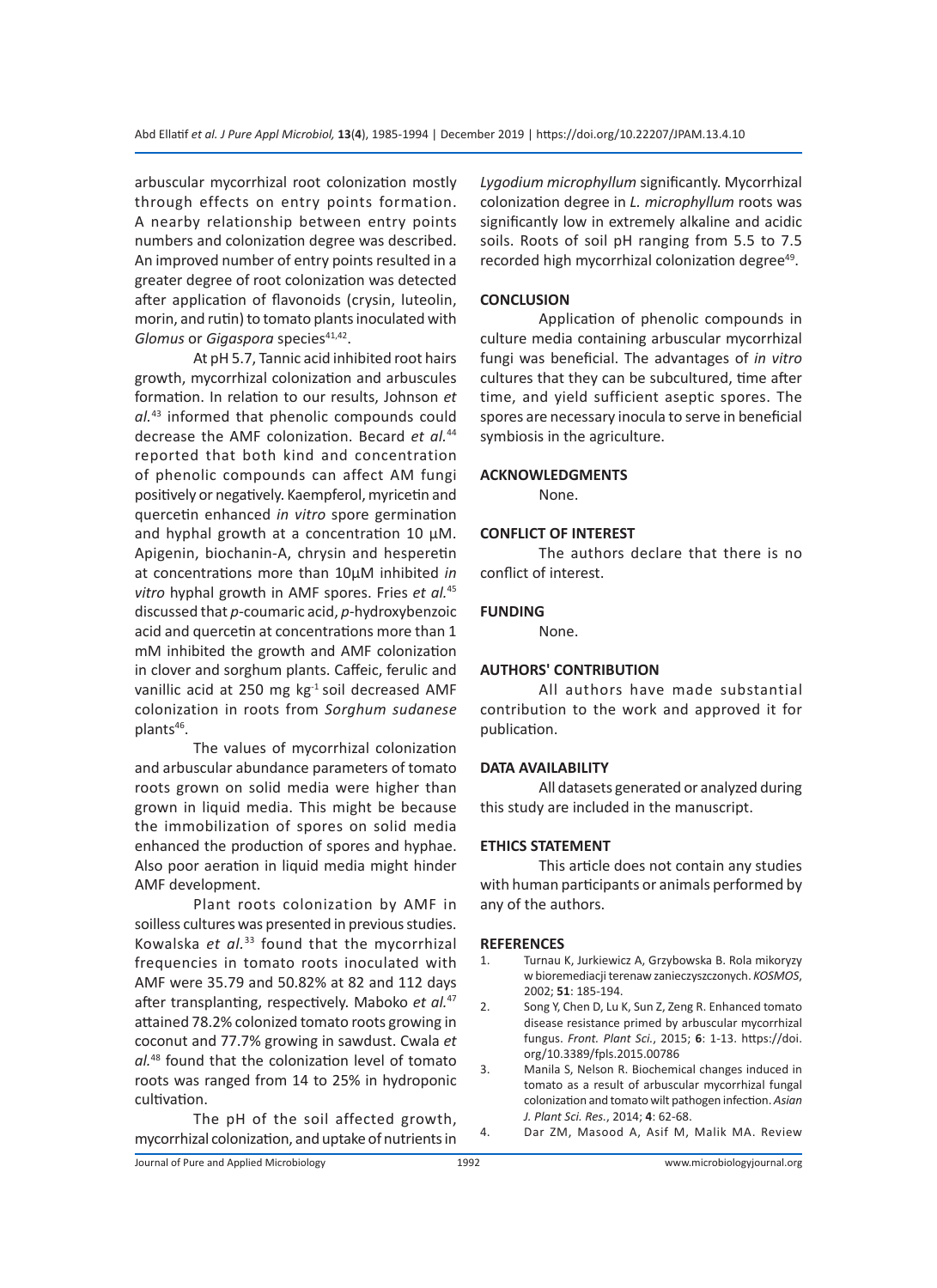on arbuscular mycorrhizal fungi: an approach to overcome drought adversities in plants. *Int. J. Curr. Microbiol. Appl. Sci.*, 2018; **7**: 1040-1049. https://doi. org/10.20546/ijcmas.2018.703.124

- 5. Oseni TO, Shongwe NS, Masarirambi MT. Effect of arbuscular mycorrhiza (AM) inoculation on the performance of tomato nursery seedlings in vermiculite. *Int. J. Agric. Biol.*, 2010; **12**: 789–792.
- 6. Bi HH, Song YY, Zeng RS. Biochemical and molecular responses of host plants to mycorrhizal infection and their roles in plant defence. *Allelopathy J.*, 2007; **20**: 15–28.
- 7. Al-Karaki GN. Nursery inoculation of tomato with arbuscular mycorrhizal fungi and subsequent performance under irrigation with saline water. *Sci. Hortic.*, 2006; **109**: 1-7. https://doi.org/10.1016/j. scienta.2006.02.019
- 8. Ryan MH, Angus JF. Arbuscular mycorrhizae in wheat and eld pea crops on a low P soil: increased Zn-uptake but no increase in P uptake or yield. *Plant Soil*, 2003; **250**: 225–239. https://doi.org/10.1023/A:1022839930134
- 9. Charron G, Furlan V, Bernier-Cordou M, Doyon G. Response of onion plants to arbuscular mycorrhizae. 1. Effects of inoculation method and phosphorus fertilization on biomass and bulb firmness. *Mycorrhiza*, 2001; **11**: 187-197. https://doi.org/10.1007/ s005720100122
- 10. Mukhongo RW, Tumuhairwe JB, Ebanyat P, AbdelGadir AH, Thuita M, Masso, C. Production and use of arbuscular mycorrhizal fungi inoculum in sub-Saharan Africa: challenges and ways of improving. *Int. J. Soil Sci.*, 2016; **11**: 108-122. https://doi.org/10.3923/ ijss.2016.108.122
- 11. Abd-Ellatif SA, Abdel-Rahman RA, Mazen MBH, El-Enany AE, Allam N. Biotechnological aspects for VAM aseptic mass production. *World Appl. Sci. J.*, 2012; **17**: 20-28.
- 12. Chandran RP, Potty VP. Arbuscular mycorrhizal fungal inoculum production using *Ipomoea batatas* hairy roots in bioreactor. *ICFAI J. Biotechnol.*, 2009; **3**: 356- 360.
- 13. Chandran RP, Potty VP. In vitro co-culture of VAM fungi *Glomus microcarpum* in Ri T-DNA transformed hairy roots of *Vigna vexillata*. *IJAEB*, 2010; **3**: 333-338.
- 14. Mosse B, Hepper CM. Vesicular-arbuscular infections in root-organs cultures. *Physiol. Plant Pathol.*, 1975; **5**: 215-223. https://doi.org/10.1016/0048- 4059(75)90088-0
- 15. Chilton MD, Tepfer DA, Petit A, David C, Casse-Delbart F, Tempe J. *Agrobacterium rhizogenes* inserts T-DNA into the genomes of the host plant root cells. *Nature*, 1982; **295**: 432-434. https://doi.org/10.1038/295432a0
- 16. Genre A, Chabaud M, Timmers T, Bonfante P, Barker GD. Arbuscular mycorrhizal fungi elicit a novel intracellular apparatus in *Medicago truncatula* root epidermal cells before infection. *Plant Cell*, 2005; **17**: 3489-3499. https://doi.org/10.1105/tpc.105.035410
- 17. Becard G, Fortin JA. Early events of vesicular-arbuscular mycorrhiza formation on Ri T-DNA transformed roots. *New Phytol.*, 1988; **108**: 211-218. https://doi. org/10.1111/j.1469-8137.1988.tb03698.x
- 18. Cheynier V. Phenolic compounds: from plants to

foods. *Phytochem. Rev.*, 2012; **11**: 153-177. https:// doi.org/10.1007/s11101-012-9242-8

- 19. Aikawa J, Ishii T, Kuramoto M, Kadoya K. Growth stimulants for vesicular-AMF in *Satsuma mandarin* pomace. *J. Jpn. Soc. Hortic. Sci.*, 2000; **69**: 385-389. https://doi.org/10.2503/jjshs.69.385
- 20. Romero AGF, Siqueira JO. Activity of flavonoids on spores of the mycorrhizal fungus *Gigaspora gigantea* in vitro. *Pesqui. Agropecu. Bras.*, 1996; **31**: 517-522.
- 21. Silva-Junior JP, Siqueira JO. Mycorrhizal colonization and growth of soybean influenced by different fungal species and application of the isoflavonoid formononetin. *Pesqui. Agropecu. Bras.*, 1998; **33**: 953-959.
- 22. Steinkellner S, Lendzemo V, Langer I, Schweiger P, Khaosaad T, Toussaint J, Vierheilig H. Flavonoids and strigolactones in root exudates as signals in symbiotic and pathogenic plant-fungus interactions. *Molecules*, 2007; **12**: 1290-1306. https://doi. org/10.3390/12071290
- 23. Scervino JM, Ponce MA, Erra-Bassells R, Vierheilig H, Ocampo JA, Godeas A. Arbuscular mycorrhizal colonization of tomato by *Gigaspora* and *Glomus* species in the presence of root flavonoids. *J Plant Physiol*, 2005a; **162**: 625–633. https://doi. org/10.1016/j.jplph.2004.08.010
- 24. Akiyama K, Matsuoka H, Hayashi H. Isolation and identification of a phosphate deficiency-induced C-glycosyl flavonoid that stimulates arbuscular mycorrhiza formation in melon roots. *Mol Plant– Microbe Interact*, 2002; **15**: 334–340. https://doi. org/10.1094/MPMI.2002.15.4.334
- 25. Guenoune D, Galili S, Phillips DA, Volpin H, Chet I, Okon Y, Kapulnik Y. The defense response elicited by the pathogen *Rhizoctonia solani* is suppressed by colonization of the AM-fungus *Glomus intraradices*. *Plant Sci.*, 2002; **160**: 925–932. https://doi. org/10.1016/S0168-9452(01)00329-6
- 26. Scervino JM, Ponce MA, Erra-Bassells R, Vierheilig H, Ocampo JA, Godeas A. Flavonoids exclusively present in mycorrhizal roots of white clover exhibit a different effect on arbuscular mycorrhizal fungi than flavonoids exclusively present in non-mycorrhizal roots of white clover. *J. Plant Interact.*, 2005b; **15**: 22–30. https://doi. org/10.1080/17429140500192597
- 27. Hoagland DR, Arnon DI. The water culture method of growing plants without soil. College of Agriculture, University of California, California, 1950.
- 28. De Souza FA, Declerck S. Mycelium development and architecture, and spore production of *Scutellospora reticulata* in monoxenic culture with Ri T-DNA transformed carrot roots. *Mycologia*, 2003; **95**: 1004–1012. https://doi.org/10.1080/15572536.200 4.11833016

29. Gerdemann JW, Nicolson TH. Spores of mycorrhizal *Endogone* species extracted from soil by wet sieving and decanting. *Trans. Br. Mycol. Soc.*, 1963; **46**: 235– 244. https://doi.org/10.1016/S0007-1536(63)80079-0

30. Cranenbrouck S, Voets L, Bivort C, Renard L, Strullu D, Declerck S. Methodologies for in vitro cultivation of arbuscular mycorrhizal fungi with root organs, 2005; pp. 341-71. In Declerck S, Strullu D-G, Fortin A (eds.),